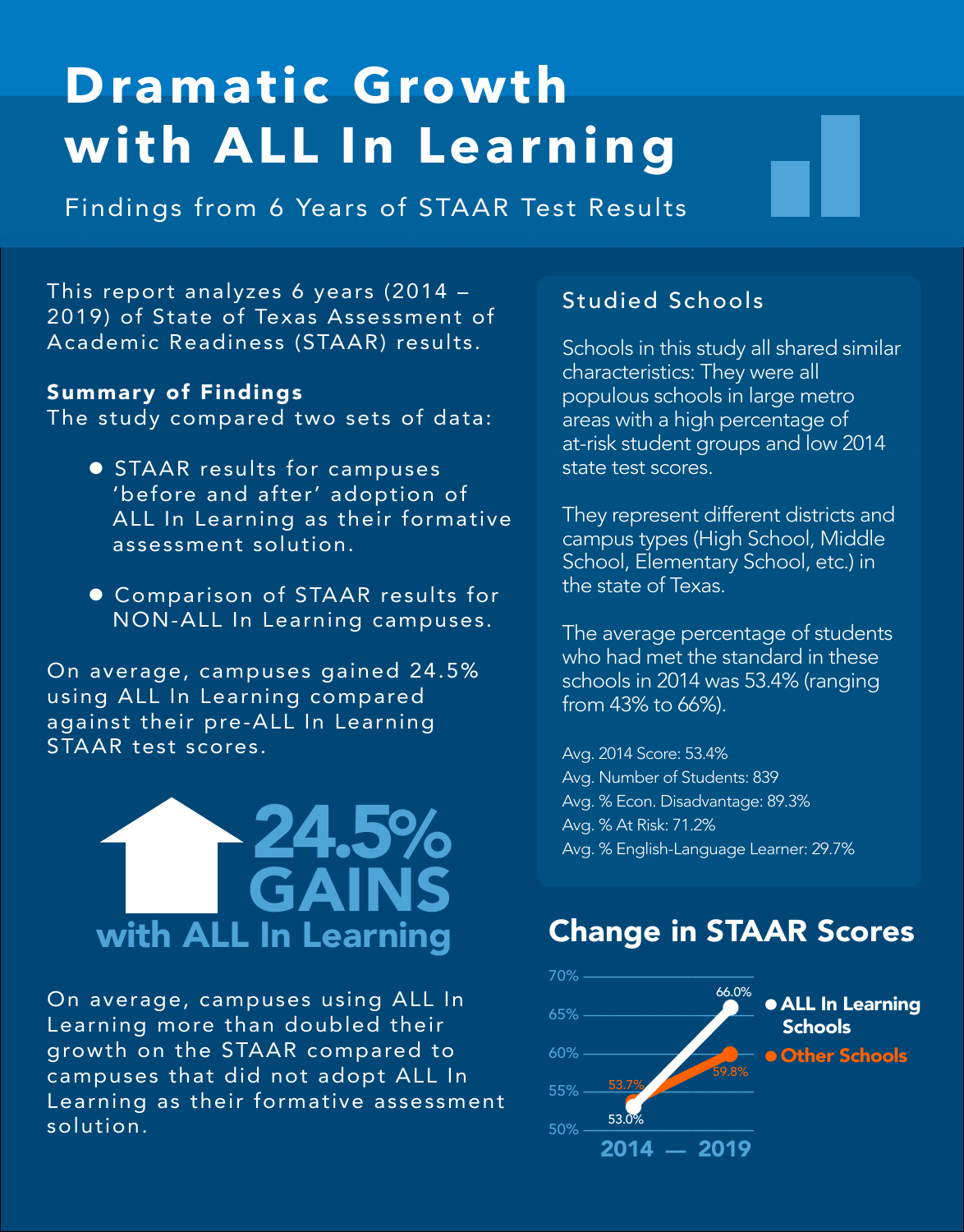$\mathcal{L}^{\text{max}}_{\text{max}}$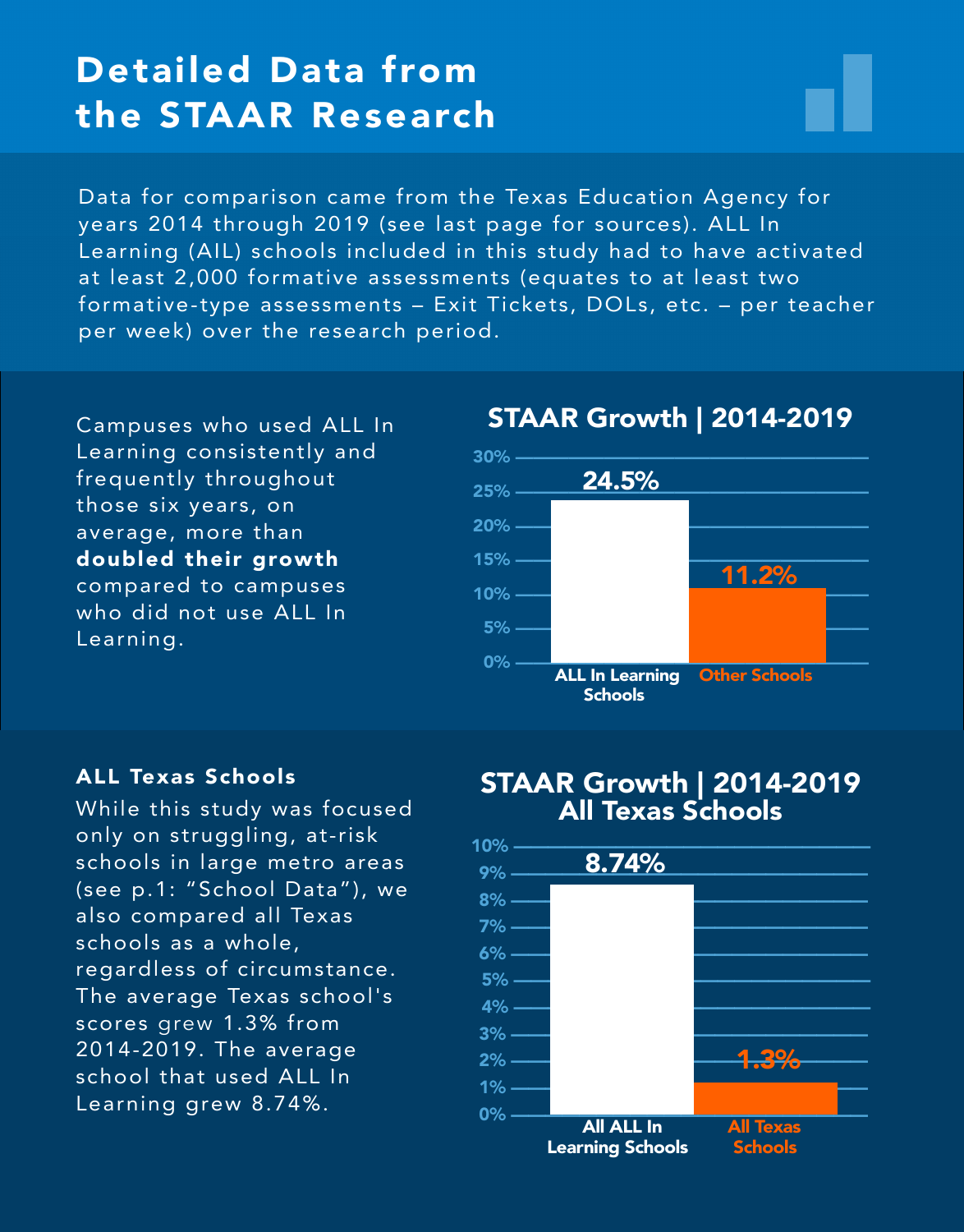# Detailed Data from the STAAR Research

#### Subject/Grade Success

This study also examined growth by a handful of representative grades and subjects. Measurement was taken for 4th Grade Math, 4th Grade Reading, 4th Grade Writing, 8th Grade Science, and Algebra 1.



In each category, schools that used ALL In Learning averaged a 98% increase over non-ALL In Learning schools.



#### Grade 4 Writing



Grade 4 Math



## Grade 8 Science



## Algebra 1



• ALL In Learning Schools • Other Schools

ALL In Learning schools grew their Grade 4 Math scores 110.2% on average. Non-ALL In Learning schools in this study grew 33.6%. The average for all Texas schools was 5.6%.

## Grade 4 Math Growth | 2014-2019